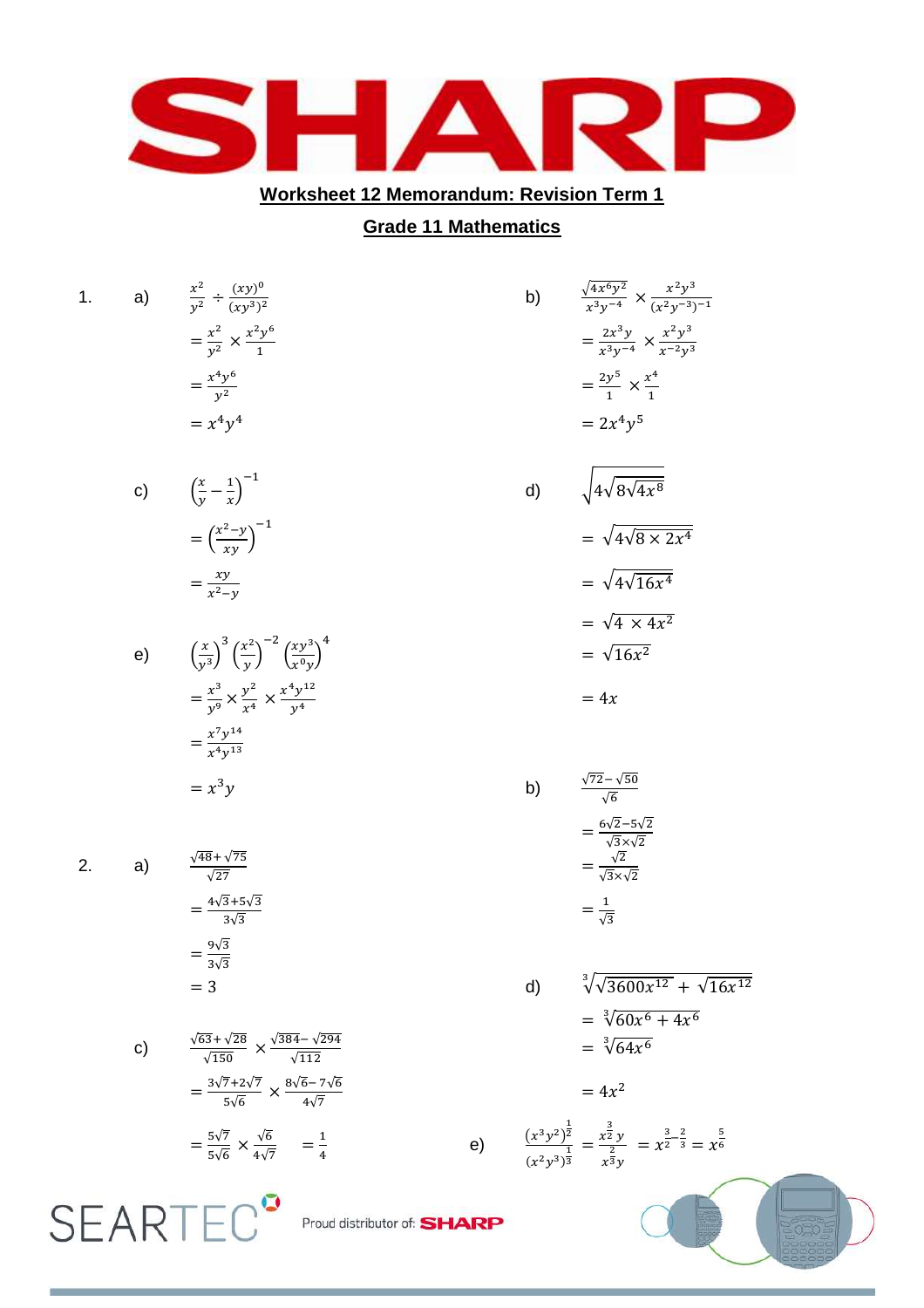$$
3x(x - 2) \le 4(4x - 6)
$$
  
\n
$$
3x^{2} - 6x \le 16x - 24
$$
  
\n
$$
3x^{2} - 6x - 16x + 24 \le 0
$$
  
\n
$$
3x^{2} - 22x + 24 \le 0
$$
  
\n
$$
(3x - 4)(x - 6) \le 0
$$
  
\n
$$
3x - 4 = 0
$$
  
\n
$$
3x - 4 = 0
$$
  
\n
$$
3x - 4 = 0
$$
  
\n
$$
3x - 4 = 0
$$
  
\n
$$
3x - 4 = 0
$$
  
\n
$$
3x - 4 = 0
$$
  
\n
$$
3x - 4 = 0
$$
  
\n
$$
3x - 4 = 0
$$
  
\n
$$
3x - 4 = 0
$$
  
\n
$$
3x - 4 = 0
$$
  
\n
$$
3x - 4 = 0
$$
  
\n
$$
3x - 4 = 0
$$
  
\n
$$
3x - 4 = 0
$$
  
\n
$$
3x - 4 = 0
$$
  
\n
$$
3x - 4 = 0
$$
  
\n
$$
3x - 4 = 0
$$
  
\n
$$
3x - 4 = 0
$$
  
\n
$$
3x - 4 = 0
$$
  
\n
$$
3x - 4 = 0
$$
  
\n
$$
3x - 4 = 0
$$
  
\n
$$
3x - 4 = 0
$$
  
\n
$$
3x - 4 = 0
$$
  
\n
$$
3x - 4 = 0
$$
  
\n
$$
3x - 4 = 0
$$
  
\n
$$
3x - 4 = 0
$$
  
\n
$$
3x - 4 = 0
$$
  
\n
$$
3x - 4 = 0
$$
  
\n
$$
3x - 4 = 0
$$
  
\n
$$
3x - 4 = 0
$$
  
\n
$$
3x - 4 = 0
$$
  
\n
$$
3x - 4 = 0
$$

$$
\therefore 1\frac{1}{3} \le x \le 6
$$

d) 
$$
4x(x + 1) \ge 2 - 3x
$$
   
\n $4x^2 + 4x \ge 2 - 3x$    
\n $4x^2 + 4x + 3x - 2 \ge 0$    
\n $4x^2 + 7x - 2 \ge 0$    
\n $4x^2 + 7x - 2 \ge 0$    
\n $10x$    
\n $(4x - 1)(x + 2) \ge 0$    
\n $2(5$ 



$$
x \le -2 \quad or \quad x \ge \frac{1}{4}
$$

$$
3^{x+3}-3^x
$$

**SEARTEC<sup>°</sup>** 

$$
3^{x}(3^{3} - 3^{-1}) = 240
$$
  
\n
$$
3^{x}(27 - \frac{1}{3}) = 240
$$
  
\n
$$
3^{x}(26\frac{2}{3}) = 240
$$
  
\n
$$
3^{x} = 9
$$
  
\n
$$
3^{x} = 3^{2}
$$
  
\n
$$
3^{x} = 2
$$
  
\n
$$
3^{x} = 2
$$
  
\n
$$
3^{x} = 2
$$
  
\n
$$
3^{x} = 2
$$
  
\n
$$
3^{x} = 2
$$
  
\n
$$
3^{x} = 2
$$
  
\n
$$
3^{x} = 2
$$
  
\n
$$
3^{x} = 2
$$
  
\n
$$
3^{x} = 2
$$
  
\n
$$
3^{x} = 2
$$
  
\n
$$
3^{x} = 2
$$
  
\n
$$
3^{x} = 2
$$
  
\n
$$
3^{x} = 2
$$
  
\n
$$
3^{x} = 2
$$
  
\n
$$
3^{x} = 2
$$
  
\n
$$
3^{x} = 2
$$
  
\n
$$
3^{x} = 2
$$
  
\n
$$
3^{x} = 2
$$

b)  $7x^2 - 5x - 3 = 0$ 

Cant factorise so use formula:

$$
x = \frac{-b \pm \sqrt{b^2 - 4ac}}{2a}
$$
  
\n
$$
\therefore x = \frac{-(-5) \pm \sqrt{(-5)^2 - 4(7)(-3)}}{2(7)}
$$
  
\n
$$
\therefore x = \frac{5 \pm \sqrt{109}}{14}
$$
  
\n
$$
\therefore x = -0.39 \text{ or } x = 1.10
$$

c) 
$$
2x^2 - 5x - 7 = 0
$$
  
\n $2\left(x^2 - \frac{5}{2}x\right) = 7$   
\n $x^2 - \frac{5}{2}x + \frac{25}{16} = \frac{7}{2} + \frac{25}{16}$   
\n $\left(x - \frac{5}{4}\right)^2 = 5\frac{1}{16}$   
\n $x - \frac{5}{4} = -2\frac{1}{4}$  or  $x - \frac{5}{4} = 2\frac{1}{4}$   
\n $\therefore x = -2\frac{1}{4} + \frac{5}{4}$   $x = 2\frac{1}{4} + \frac{5}{4}$   
\n $\therefore x = -1$   $x = 3\frac{1}{2}$ 

a)  
\n
$$
10x^{2} + 28x = 6
$$
\n
$$
10x^{2} + 28x - 6 = 0
$$
\n
$$
2(5x^{2} + 14x - 3) = 0
$$
\n
$$
(5x - 1)(x + 3) = 0
$$
\n
$$
5x = 1 \quad or \quad x = -3
$$
\n
$$
x = \frac{1}{5}
$$

g) 
$$
5x^2 - 42x + 12 = 0
$$
  
\nCant factorise:  
\n $x = \frac{-b \pm \sqrt{b^2 - 4ac}}{2a}$   
\n $x = \frac{-(-42) \pm \sqrt{(-42)^2 - 4(5)(12)}}{2(5)}$   
\n $x = \frac{21 \pm \sqrt{381}}{5}$   
\n $x = 0.30$  or  $x = 8.1$ 

h) 
$$
-3x^2 + 4x + 12 = 0
$$

$$
3x^2 - 4x - 12 = 0
$$

$$
x^2 - \frac{4}{3}x = 4
$$

Proud distributor of: **SHARP** 

 $3. a)$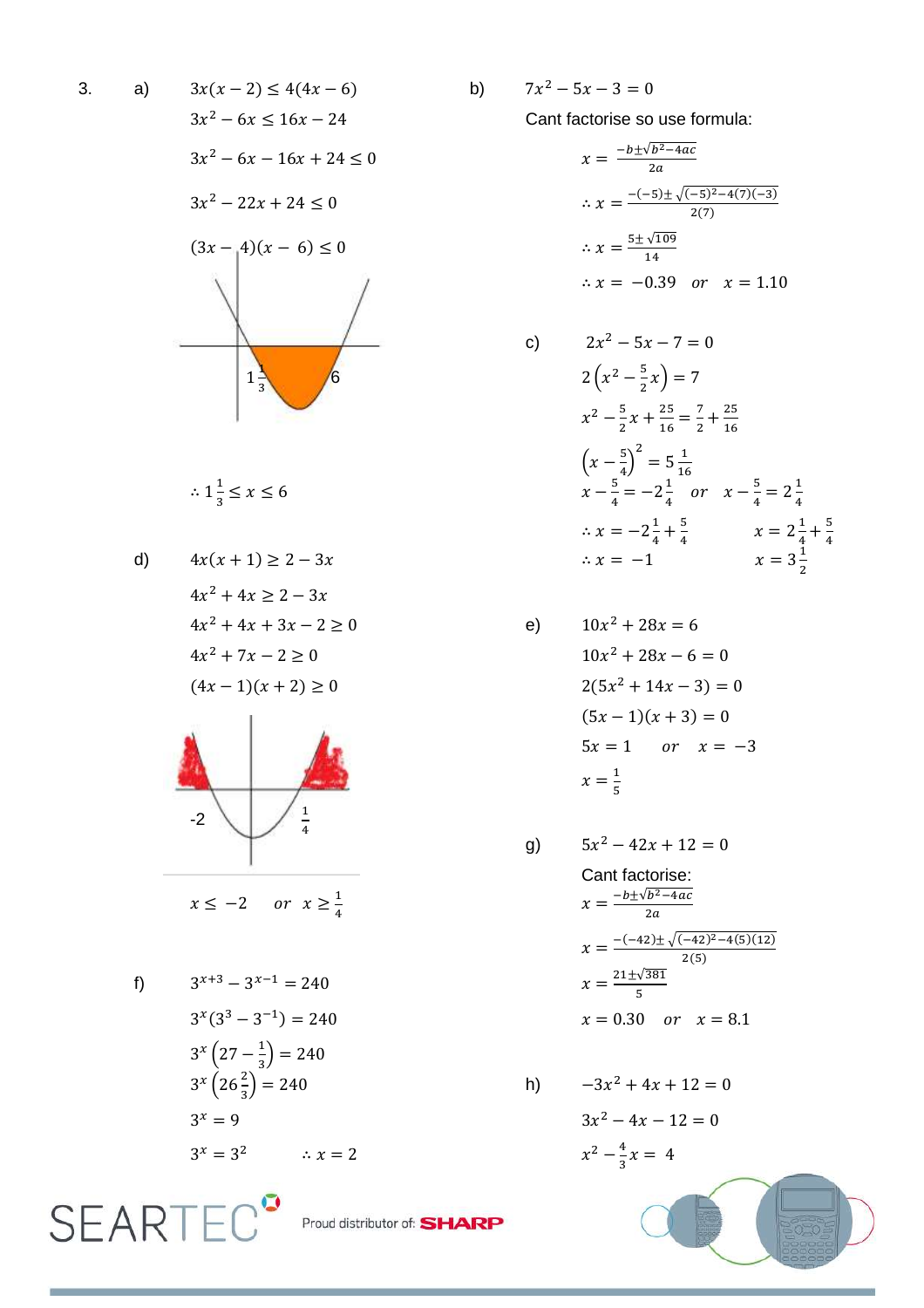i) 
$$
2x(x+2) = 3(10-x)
$$
  
\n $2x^2 + 4x = 30 - 3x$   
\n $2x^2 + 4x + 3x - 30 = 0$   
\n $2x^2 + 7x - 30 = 0$   
\n $(2x - 5)(x + 6) = 0$   
\n $2x = 5$  or  $x = -6$   
\n $x = \frac{5}{2}$   
\n k)  $x^2 - 3x > 3(3 - x)$ 

$$
-k)
$$

$$
x^{2}-3x > 9-3x
$$
  

$$
x^{2}-9 > 0
$$
  

$$
(x-3)(x+3) > 0
$$



## $x < -3$  or  $x > 3$

n) 
$$
8(x + 1)^2 < -6x - 7
$$
  
\n $8(x^2 + 2x + 1) + 6x + 7 < 0$   
\n $8x^2 + 16x + 8 + 6x + 7 < 0$   
\n $8x^2 + 22x + 15 < 0$   
\n $(2x + 3)(4x + 5) < 0$   
\n $-1\frac{1}{2}$   
\n $-1\frac{1}{2} < x < -1\frac{1}{4}$   
\nSEAR

$$
x^{2} - \frac{4}{3}x + \frac{4}{9} = 4 + \frac{4}{9}
$$

$$
\left(x - \frac{2}{3}\right)^{2} = 4\frac{4}{9}
$$

$$
\therefore x - \frac{2}{3} = \frac{-2\sqrt{10}}{3} \quad \text{or} \quad x - \frac{2}{3} = \frac{2\sqrt{10}}{3}
$$

$$
\therefore x = \frac{2 - 2\sqrt{10}}{3} \qquad x = \frac{2 + 2\sqrt{10}}{3}
$$

$$
\therefore x = -1.44 \qquad x = 2.77
$$

j) 
$$
5.2^{x+4} + 5.2^{x-2} = 5\frac{5}{64}
$$
  
\n $2^x(5.2^4 + 5.2^{-2}) = 5\frac{5}{64}$   
\n $2^x(80 + \frac{5}{4}) = 5\frac{5}{64}$   
\n $2^x(81\frac{1}{4}) = 5\frac{5}{64}$   
\n $2^x = \frac{1}{16}$   
\n $2^x = 2^{-4}$   
\n $x = -4$ 

1) 
$$
3x^2 + 2 = 5x
$$
  
\n $3x^2 - 5x + 2 = 0$   
\n $(3x - 2)(x - 1) = 0$   
\n $3x = 2$  or  $x = 1$   
\n $x = \frac{2}{3}$ 

m) 
$$
-10x + 2x^2 - 3 = 0
$$

$$
2x^2 - 10x - 3 = 0
$$
 Cant Factorise:
$$
x = \frac{-b \pm \sqrt{b^2 - 4ac}}{2a}
$$

$$
x = \frac{-(-10) \pm \sqrt{(-10)^2 - 4(2)(-3)}}{2(2)}
$$
  

$$
x = \frac{5 \pm \sqrt{31}}{2}
$$
  

$$
\therefore x = -0.28 \qquad or \qquad x = 5.28
$$

o) 
$$
5^{6x+1} - 5^{6x-1} = 24
$$
  
\n $5^{6x}(5 - 5^{-1}) = 24$   
\n $5^{6x}(5 - \frac{1}{5}) = 24$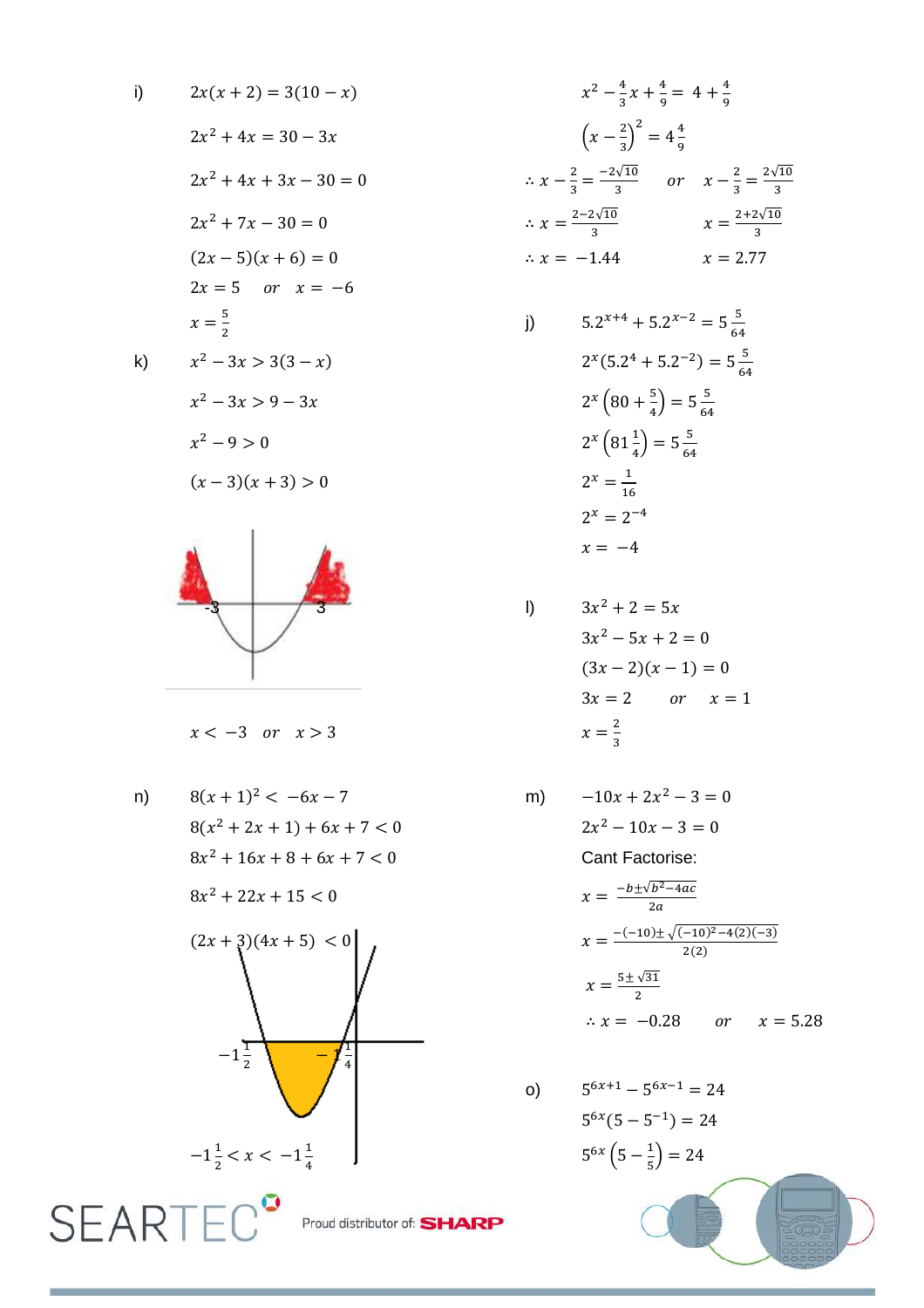q) 
$$
15x^2 - 13x - 6 = 0
$$
  
\n $(5x - 6)(3x + 1) = 0$   
\n $5x = 6$  or  $3x = -1$   
\n $x = \frac{6}{5}$   $x = -\frac{1}{3}$ 

r) 
$$
-2x^2 + 6x - 4 = 0
$$
  
\n $x^2 - 3x + 2 = 0$   
\n $x^2 - 3x + (\frac{3}{2})^2 = -2 + (\frac{3}{2})^2$   
\n $(x - \frac{3}{2})^2 = \frac{1}{4}$   
\n $\therefore x - \frac{3}{2} = -\frac{1}{2}$  or  $x - \frac{3}{2} = \frac{1}{2}$   
\n $\therefore x = 1$  or  $x = 2$ 

$$
5^{6x} \left(4 \frac{4}{5}\right) = 24
$$
  

$$
5^{6x} = 5
$$
  

$$
6x = 1
$$
  

$$
x = \frac{1}{6}
$$

p) 
$$
x^2 - 15x + 17 = 0
$$
  
cant factorise

 $t)$ 

$$
\therefore x = \frac{-b \pm \sqrt{b^2 - 4ac}}{2a}
$$

$$
x = \frac{-(-15) \pm \sqrt{(-15)^2 - 4(1)(17)}}{2(1)}
$$

$$
\therefore x = \frac{15 \pm \sqrt{157}}{2}
$$

$$
\therefore x = 1.24 \quad or \quad x = 13.76
$$

$$
4.3^{x+1} + 2.3^{x-1} = 4\frac{2}{9}
$$
  
\n
$$
3^{x}(4.3 + 2.3^{-1}) = 4\frac{2}{9}
$$
  
\n
$$
3^{x}(12 + \frac{2}{3}) = 4\frac{2}{9}
$$
  
\n
$$
3^{x}(12\frac{2}{3}) = 4\frac{2}{9}
$$
  
\n
$$
3^{x} = \frac{1}{3}
$$
  
\n
$$
3^{x} = 3^{-1}
$$
  
\n
$$
x = -1
$$

 $9x(x+3) \le 2(3x-5)$  $9x^2 + 27x \le 6x - 10$  $9x^2 + 27x - 6x + 10 \le 0$  $9x^2 + 21x + 10 \le 0$  $(3x + 5)(3x + 2) \le 0$  $-1\frac{2}{3} \le x \le -\frac{2}{3}$ 



$$
4. \hspace{20pt}
$$

 $a)$ 

**SEART** 

s)

$$
\frac{1}{2}y = 4x - 8 \qquad \text{and} \qquad y = -x^2 + 9x - 4 \dots 1
$$
  
\n
$$
y = 8x - 16 \dots 2
$$
  
\nSubs 2 into 1  
\n
$$
8x - 16 = -x^2 + 9x - 4
$$
  
\n
$$
x^2 - 9x + 8x - 16 + 4 = 0
$$
  
\n
$$
x^2 - x - 12 = 0
$$
  
\n
$$
(x - 4)(x + 3) = 0
$$
  
\n
$$
x = 4 \quad \text{or} \quad x = -3
$$
  
\nSubs back into 2:  
\n
$$
y = 8(4) - 16 \qquad \text{OR} \qquad y = 8(-3) - 16
$$
  
\n
$$
y = 16 \qquad \text{or} \qquad y = -40
$$

 $\therefore$  (4; 16) and (-3; -40)

Proud distributor of: SHARP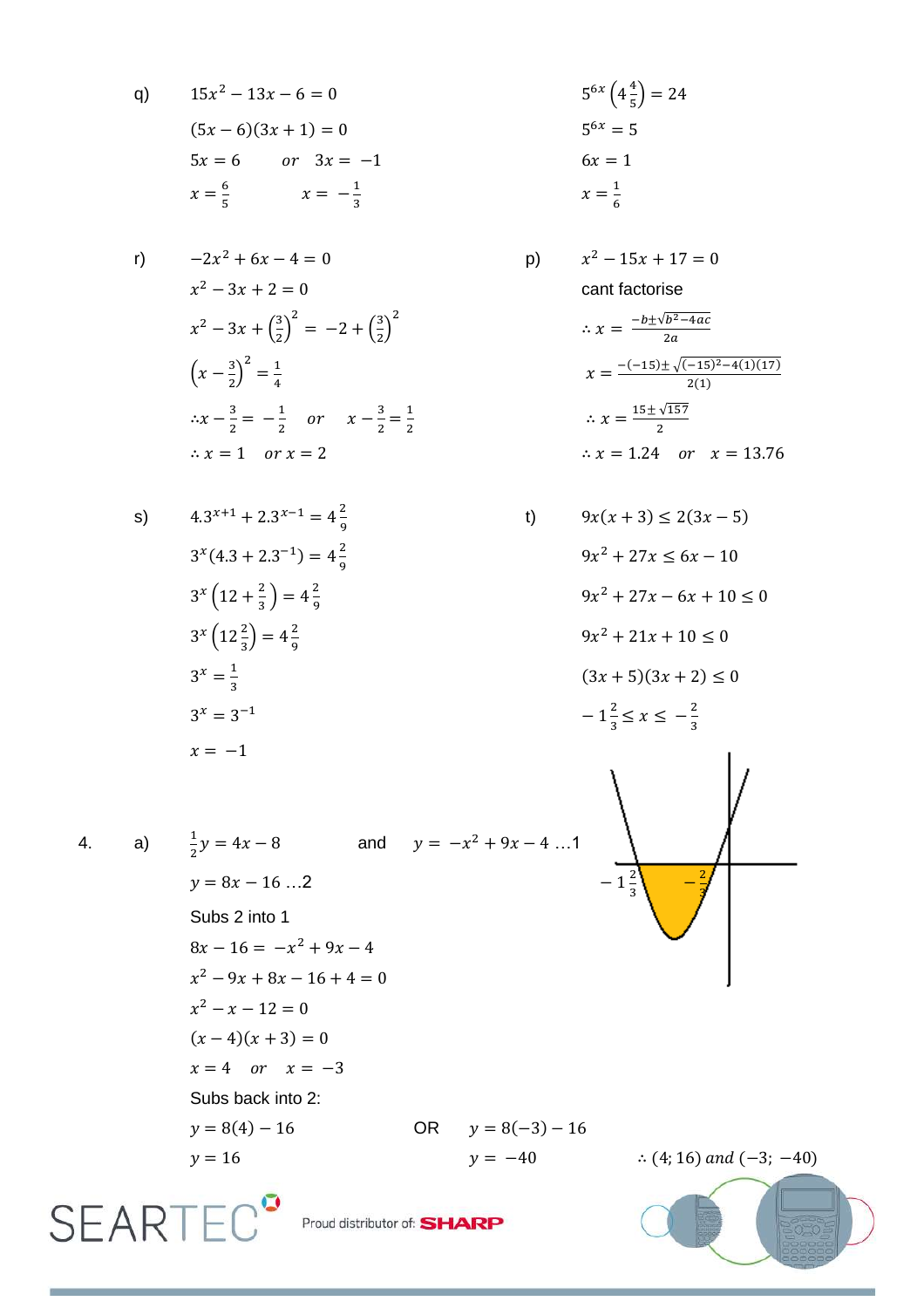b) 
$$
5x + y = 14
$$
 and  $y = 2x^2 - 3x + 10$ ...1  
\ny = 14 - 5x...2  
\nSubs 2 into 1  
\n $14 - 5x = 2x^2 - 3x + 10$   
\n $0 = 2x^2 - 3x + 5x + 10 - 14$   
\n $0 = 2x^2 + 2x - 4$   
\n $0 = x^2 + x - 2$   
\n $0 = (x + 2)(x - 1)$   
\nx = -2 or x = 1  
\nSubs back into 2  
\ny = 14 - 5(-2) OR y = 14 - 5(1)  
\ny = 9 ... (-2; 24) and (1; 9)  
\n $4y + 8 = 60x$  and  $y = 3x^2 + 6x - 2$ ...1  
\n $4y = 60x - 8$   
\ny = 15x - 2 ...2  
\nSubs 2 into 1  
\n $15x - 2 = 3x^2 + 6x - 2$   
\n $0 = 3x^2 + 6x - 15x - 2 + 2$   
\n $0 = 3x^2 - 9x$   
\n $0 = 3x^2 - 9x$   
\n $0 = 3x^2 - 9x$   
\n $0 = 3x(x - 3)$   
\nx = 0 or x = 3  
\nSubs back into 2  
\ny = -2  
\ny = 43  
\n $y = 43$  ... (0; -2) and (3; 43)  
\n $4 + 3x + y = 0$  and  $-\frac{1}{4}y = x^2 + \frac{1}{4}x - 4$  ...1  
\ny = -4 - 3x ...2  
\nSubs 2 into 1  
\n $-\frac{1}{4}(-4 - 3x) = x^2 + \frac{1}{4}x - 4$   
\n $1 + \frac{3}{4}x = x^2 + \frac{1}{4}x - 4$   
\n $1 + \frac{3}{4}x = x^2 + \frac{1}{4}x - 4$   
\n $1 + \frac{3}{4}x = x^2 + \frac{1}{4}x - 4$   
\n $0 = x^2 - \$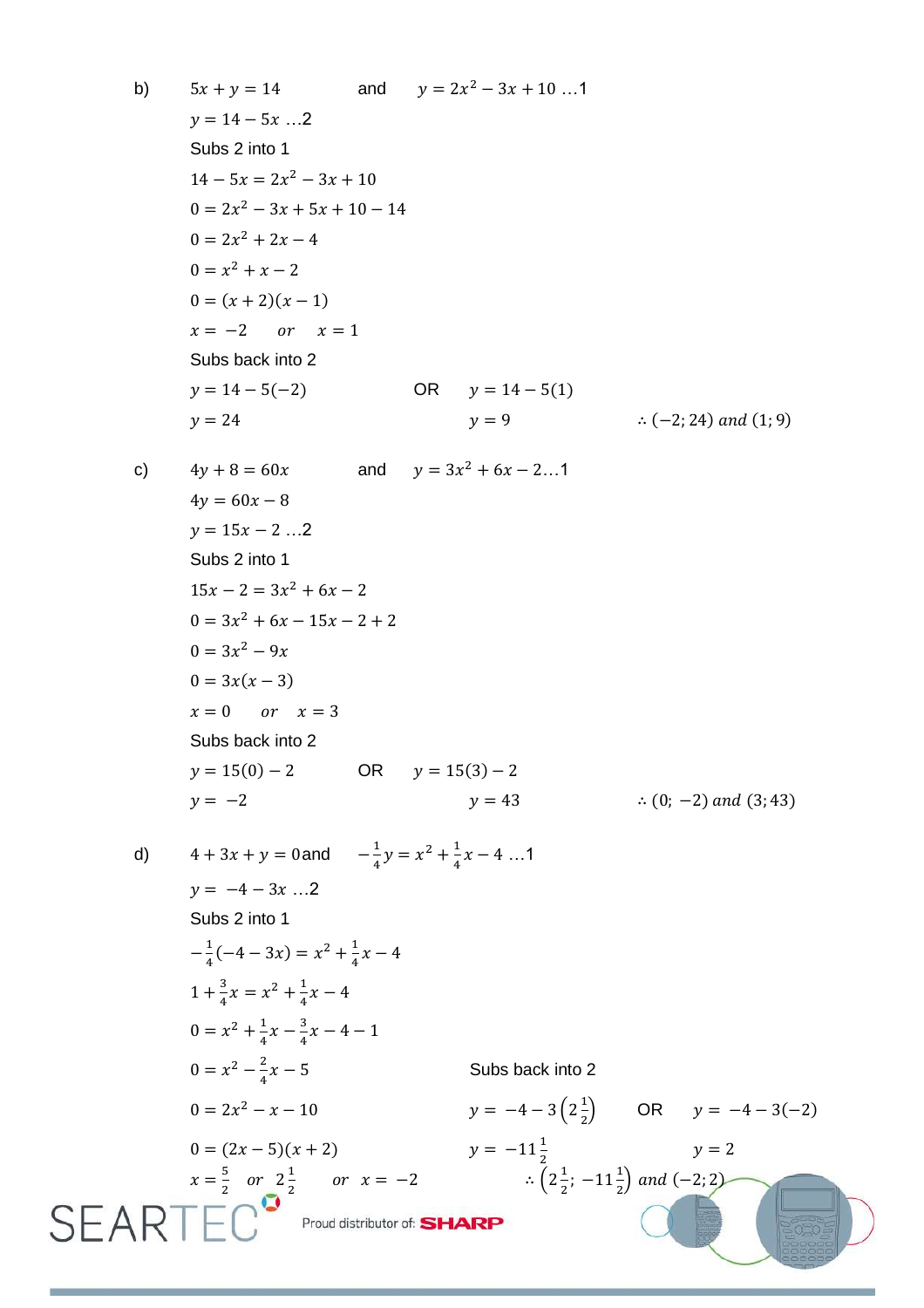e) 
$$
-2y = 24x + 2
$$
 and  $y = 2x^2 - 3x + 8 ... 1$   
\n $y = -12x - 1 ... 2$   
\nSubs 2 into 1  
\n $-12x - 1 = 2x^2 - 3x + 8$   
\n $0 = 2x^2 - 3x + 12x + 8 + 1$   
\n $0 = 2x^2 + 9x + 9$   
\n $0 = (2x + 3)(x + 3)$   
\n $x = -\frac{3}{2} = -1\frac{1}{2}$  or  $x = -3$   
\nSubs back into 2  
\n $y = -12(-1\frac{1}{2}) - 1$  OR  $y = -12(-3) - 1$   
\n $y = 17$   $y = 35$   $\therefore (-1\frac{1}{2};17)$  and  $(-3;35)$   
\n5. a)  $\sqrt{-5}$  b)  $-2; 2$  and  $\frac{4}{3}$  c)  $-2; 2$   
\n6. a)  $9x^2 + 3 = 0$  b)  $10x^2 + x - 3 = 0$   
\n $\Delta = b^2 - 4ac$   
\n $\Delta = (0)^2 - 4(9)(3)$   
\n $\Delta = -108$   $\Delta = b^2 - 4ac$   
\n $\Delta = (1)^2 - 4(10)(-3)$   
\n $\Delta = 121 = 11^2$   
\nRoots are non-real  
\n6)  $x^2 + 10x - 11 = 0$  d)  $x^2 - 2x + 1 = 0$   
\n $\Delta = b^2 - 4ac$   
\n $\Delta = (1)^2 - 4(1)(-11)$   
\n $\Delta = 144$   $\Delta = (-2)^2 - 4(1)(1)$   
\n $\Delta = 144$   $\Delta = -0$   
\n $\Delta = b^2 - 4ac$   
\n $\Delta = (-1)^2 - 4(5)(12)$   
\n $\Delta = (-1)^2 - 4(3)(-7)$   
\n $\Delta = (-1)^2 - 4(5)(1$ 

g) 
$$
2x^2 - 8 = 0
$$
  
\n $\Delta = b^2 - 4ac$   
\n $\Delta = (0)^2 - 4(2)(-8)$   
\n $\Delta = 64$   
\nRoots are real and rational  
\nh)  $9x^2 + 59x + 30 = 0$   
\n $\Delta = b^2 - 4ac$   
\n $\Delta = (59)^2 - 4(9)(30)$   
\nRoots are real and rational

 $6.$ 

Roots are real and rational Roots are real and rational Roots are real and rational Roots are real and rational Roots are real and rational Roots are real and rational Roots are real and rational Roots are real and rationa

 $9x^2 + 59x + 30 = 0$ 

 $\Delta = b^2 - 4ac$ 

 $\Delta = 2401$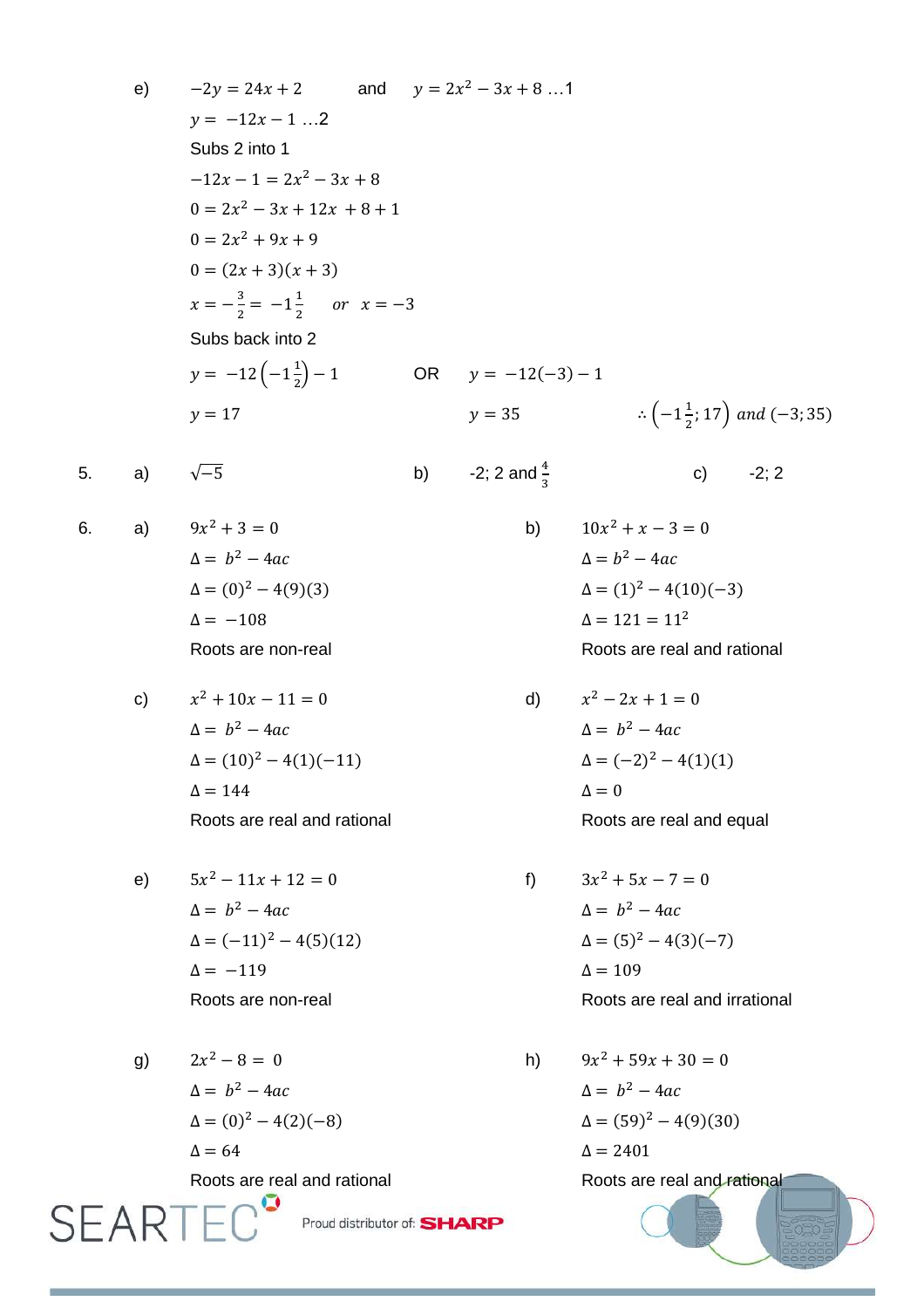7. a) -6 -12 -18 -24… Linear

$$
T_n = -6n + b
$$
  
\n
$$
\therefore -12 = -6(2) + b
$$
  
\n
$$
b = 0
$$
  
\n6n and  $T_{14} = -6(14) = -84$ 

$$
\therefore T_n = -6n
$$



$$
\therefore T_n = -1\frac{1}{2}n^2 + 10\frac{1}{2}n - 8
$$
  
\n
$$
T_{14} = -1\frac{1}{2}(14)^2 + 10\frac{1}{2}(14) - 8
$$
  
\n
$$
T_{14} = -155
$$

3  $\overline{\mathbf{c}}$  $-3$   $-3$   $-3$   $3a + b = 6$   $\therefore b = 6 - 3 \left(-\frac{3}{2}\right)$  $\frac{3}{2}$ ) = 10 $\frac{1}{2}$  $2a = -3$   $c = 1 - \left(-\frac{3}{2}\right)$  $\frac{3}{2}$ ) – 10 $\frac{1}{2}$  =

c) -2 2 10 22…  $4 / 8 / 92$  $4 \times 4 \times 4$  Quadratic  $a + b + c = -2$  $\therefore a = 2$  $3a + b = 4$  :  $b = 4 - 3(2) = -2$  $2a = 4$   $c = -2 - (-2) - 2 = -2$   $T_n = 2n^2$  $T_{14} = 2(14)^2 - 2(14) T_{14} = 362$ 

d) 
$$
-\frac{5}{4}
$$

$$
\frac{5}{4} \quad -\frac{1}{2} \quad \frac{1}{4}
$$
\n
$$
\frac{3}{4} \quad \frac{3}{4}
$$

 $\mathbf{1}$ 

$$
T_{14} = \frac{3}{4}(14) - 2
$$
  

$$
T_{14} = 8\frac{1}{2}
$$

3 4

e) -17 -12 -5 4… Quadratic  $5'$   $7'$  9  $a$ 

 $T_{14} = 204$ 

**SEARTEC**<sup>°</sup>

$$
4)-2
$$

3 4

$$
-17 -12 -5 4.
$$
\n
$$
3 \times 7 - 9
$$
\n
$$
2 \times 2
$$

$$
T_{14} = (14)^2 + 2(14) - 20
$$

Linear  
\n
$$
T_n = \frac{3}{4}n + b
$$
\n
$$
-\frac{1}{2} = \frac{3}{4}(2) + b
$$
\n
$$
-\frac{1}{2} - \frac{3}{2} = b
$$
\n
$$
b = -2 \qquad T_n = \frac{3}{4}n - 2
$$

## $3a + b = 5$   $b = 5 - 3(1) = 2$  $2a = 2$   $c = -17 - 1 - 2 = -20$  $T_n = n^2 + 2n - 20$



Proud distributor of: **SHARP**